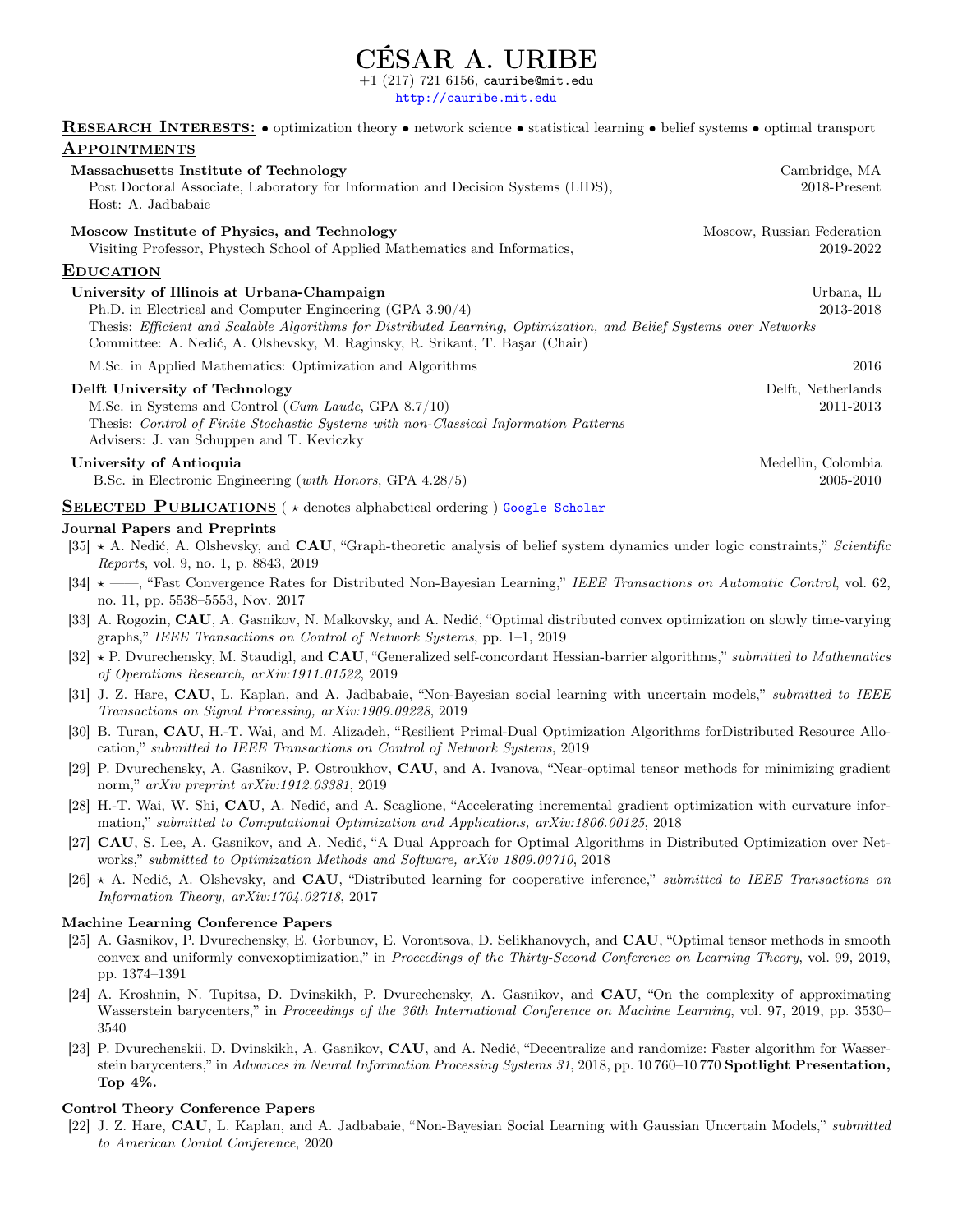- [21] **CAU**, H. Wai, and M. Alizadeh, "Resilient distributed optimization algorithms for resource allocation," Accepted to IEEE Control and Decision Conference, 2019
- [20] CAU, J. Hare, L. Kaplan, and A. Jadbabaie, "Non-Bayesian social learning with uncertain models over time-varying directed graphs," Accepted to IEEE Control and Decision Conference, 2019
- [19] D. Ochoa, J. Poveda, CAU, and N. Quijano, "Robust optimal resource allocation with momentum," Accepted to IEEE Control and Decision Conference, 2019
- [18] D. Dvinskikh, E. Gorbunov, A. Gasnikov, P. Dvurechensky, and CAU, "On primal and dual approaches for distributed stochastic convex optimization over networks," Accepted to IEEE Control and Decision Conference, 2019
- [17] J. Zhang, CAU, A. Mokhtari, and A. Jadbabaie, "Achieving acceleration in distributed optimization via direct discretization of the Heavy-Ball ODE," in Americal Control Conference, 2019, pp. 3408–3413
- [16] CAU and A. Jadbabaie, "On increasing self-confidence in non-Bayesian social learning over time-varying directed graphs," in American Control Conference, 2019, pp. 3532–3537
- [15] E. Baron-Prada, CAU, and E. Mojica-Nava, "A method for distributed transactive control in power systems based on the projected consensus algorithm," IFAC-PapersOnLine, vol. 51, no. 23, pp. 379 – 384, 2018, 7th IFAC Workshop on Distributed Estimation and Control in Networked Systems NECSYS 2018
- [14] CAU, D. Dvinskikh, P. Dvurechensky, A. Gasnikov, and A. Nedić, "Distributed computation of Wasserstein barycenters over networks," in IEEE Conference on Decision and Control, 2018, pp. 6544–6549
- [13]  $\star$  A. Nedić, A. Olshevsky, W. Shi, and CAU, "Geometrically convergent distributed optimization with uncoordinated step-sizes," in American Control Conference, 2017, pp. 3950–3955
- [12]  $\star$  A. Nedić, A. Olshevsky, and CAU, "Distributed learning with infinitely many hypotheses," in IEEE Conference on Decision and Control, 2016, pp. 6321–6326
- $[11]$   $\star$  ——, "A tutorial on distributed (non-Bayesian) learning: Problem, algorithms and results," in IEEE Conference on Decision and Control, 2016, pp. 6795–6801
- [10]  $\star$  ——, "Network independent rates in distributed learning," in American Control Conference, 2016, pp. 1072–1077
- $[9] \star \text{---}$ , "Nonasymptotic convergence rates for cooperative learning over time-varying directed graphs," in American Control Conference, 2015, pp. 5884–5889
- [8] CAU, T. Keviczky, and J. H. van Schuppen, "Computing optimal control laws for finite stochastic systems with non-classical information patterns," in American Control Conference, 2014, pp. 5742–5747
- [7] CAU and J. H. van Schuppen, "Analysis of signaling in a finite stochastic system motivated by decentralized control," in IEEE Conference on Decision and Control, 2013, pp. 5884–5889

#### Signal Processing Conference Papers

- [6] J. Z. Hare, CAU, L. Kaplan, and A. Jadbabaie, "Communication Constrained Learning with Uncertain Models," submitted to International Conference on Acoustics, Speech, and Signal Processing, ICASSP, 2020
- [5] ——, "On malicious agents in non-Bayesian social learning theory with uncertain model," International Conference on Information Fusion, 2019
- $[4] \star A$ . Nedić, A. Olshevsky, and **CAU**, "Distributed Gaussian learning over time-varying directed graphs," in Asilomar Conference on Signals, Systems and Computers, 2016, pp. 1710–1714

#### Book Chapters

- [3] F. S. Stonyakin, D. Dvinskikh, P. Dvurechensky, A. Kroshnin, O. Kuznetsova, A. Agafonov, A. Gasnikov, A. Tyurin, CAU, D. Pasechnyuk, and S. Artamonov, "Gradient methods for problems with inexact model of the objective," in Mathematical Optimization Theory and Operations Research. Springer International Publishing, 2019, pp. 97–114
- [2] **CAU** and J. H. van Schuppen, "Signaling of information," in *Coordination Control of Distributed Systems*, J. H. van Schuppen and T. Villa, Eds. Springer International Publishing, 2015, pp. 165–172
- [1] C. Bedoya, CAU, and C. Isaza, "Unsupervised feature selection based on fuzzy clustering for fault detection of the tennessee eastman process," in Advances in Artificial Intelligence – IBERAMIA 2012. Berlin, Heidelberg: Springer Berlin Heidelberg, 2012, pp. 350–360

## Grant Experience

- Co-PI with Alexander Gasnikov (MIPT): Acceleration for Data Science and Machine Learning Yahoo! Research -Faculty and Research Engagement Program (FREP)
- Co-PI with Andrés F. Salazar (Open Learning Lab. MIT): Bringing MIT STEM Education to the East Boston Community MIT Committee on Race and Diversity –CRD Grant
- Coauthor, PIs: Ali Jadbabaie (MIT) & Asuman Ozdaglar (MIT): Adaptive, robust and collaborative optimization MIT-IBM Watson AI Lab, Core Project

## Awards and Honors

| $\bullet$ Best Poster Award      | Midwest Machine Learning Symposium (MMLS), 2018.   |
|----------------------------------|----------------------------------------------------|
| • Reet Poster Presentation Award | 7th Midwest Workshop on Control and Came Theory 20 |

- Best Poster Presentation Award 7th Midwest Workshop on Control and Game Theory, 2018. • Best Talk Award Machine Learning Session, CSL Student Conference, 2018.
- Best Presentation Learning and Estimation in Networks Session, American Control Conference, 2016.
- Outstanding Poster Award Stochastic Networks Conference, 2016.
	- Best Talk Award Security Session, CSL Student Conference, 2016.
	- Teacher Ranked as Excellent (Student selected rank) University of Illinois at Urbana-Champaign, Fall 2016.
	- Best Presentation Decentralized Control Session, American Control Conference, 2014.
	- Travel Award ACC 2014, ICML 2019, COLT2019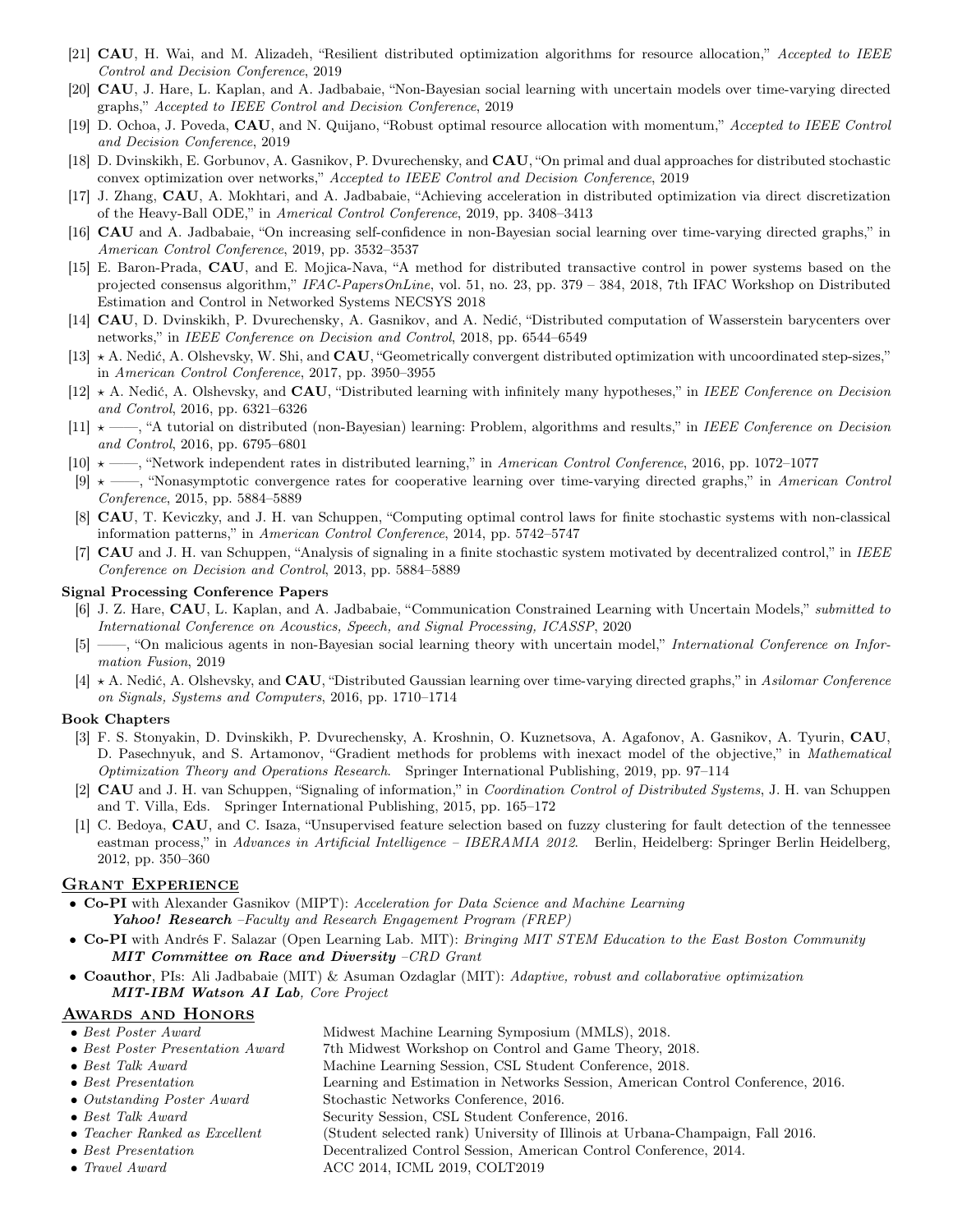# Teaching, Mentoring and Leadership

- Teaching Assistant: ECE534 Random Processes, UIUC-Fall 2016. Teacher Ranked as Excellent by Students.
- Lecturer: Short course (8-hours) on Distributed Optimization & Learning, Pontificia Universidad Javeriana, Colombia. Fall 2019
- Guest Lecturer: Course on Control of Discrete Stochastic Systems, TUDelft-Spring 2017
- PhD Dissertation Committee: Wicak Ananduta (adviser: Carlos Ocampo-Martinez), UPC Universitat Politècnica de Catalunya

## • Student Project Mentorship

- Daniel Ochoa (Undergraduate at U. de Los Andes, now PhD student at UCBoulder) Project: Robust Optimal Resource Allocation with Momentum.
- Eder Baron-Prada (Undergraduate at U. Nacional, now PhD student at KAUST) Project: A Method for Distributed Transactive Control in Power Systems based on the Projected Consensus Algorithm.
- Jingzhao Zhang (PhD Student at MIT) Project: Achieving Acceleration in Distributed Optimization via Direct Discretization of the Heavy-Ball ODE.
- Darina Dvinskikh (PhD Student at WAIS)
	- Project: Distributed Computation of Wasserstein Barycenters.
- Eduard Gorbunov (PhD Student at MIPT) Project: On Primal and Dual Approaches for Distributed Stochastic Convex Optimization over Networks, – Alexander Rogozin (Master Student at MIPT)
	- Project: Optimal Distributed Optimization on Slowly Time-Varying Graphs.
- Berkat Turan (PhD Student at UCSB) Project: Resilient Distributed Optimization Algorithms for Resource Allocation.
- Andres Gómez (Undergraduate at U. of Antioquia, now PhD Student at Goethe University Frankfurt) Project: Integration methodology of face detection and speech recognition.
- Carol Bedoya (Undergraduate at U. of Antioquia, now PhD Student at U. of Canterbury) Project: Unsupervised feature selection based on fuzzy clustering for fault detection of the Tennessee Eastman process.

|                                | • Representative Member LIDS-MIT Postdoc Committee                  | 2018-2019 |
|--------------------------------|---------------------------------------------------------------------|-----------|
| $\bullet$ Main Officer         | MIT Colombian Association                                           | 2018-2020 |
| $\bullet$ Admissions Committee | MIT React Program                                                   | Fall 2018 |
| $\bullet$ President            | Colombian Student Association at UIUC                               | 2015-2016 |
| • Student Representative       | Education Committee, Delft Center for Systems and Control, TUDelft. | 2011-2012 |
| • Student Mentor               | Delft Center for Systems and Control, TUDelft                       | 2012      |

# Invited Talks, Posters, and Abstracts

- On the Complexity of Approximating Wasserstein Barycenters
	- INFORMS Annual Meeting 2019
	- Invited Seminar at Rensselaer Polytechnic Institute 2019
	- 23rd International Symposium on Mathematical Programming ISMP 2018
- Achieving Acceleration in Distributed Optimization via Direct Discretization of the Heavy-Ball ODE
	- Modeling and Optimization; Theory and Applications MOPTA 2019
	- International Conference on Continuous Optimization ICCOPT 2019

## • Accelerated Curvature-aided Incremental Aggregated Gradient Method

- INFORMS Annual Meeting 2018
- 23rd International Symposium on Mathematical Programming ISMP 2018
- Optimal Algorithms for Distributed Optimization
	- 5th International Conference on Quasilinear Equations, Inverse Problems and their Applications QIPA2019
	- 23rd International Symposium on Mathematical Programming ISMP 2018
	- INFORMS Optimization Society Conference 2018
	- Information Theory and Applications Workshop ITA 2018

## • A Dual Approach for Optimal Algorithms for Distributed Optimization over Networks

- INFORMS Annual Meeting, 2018.
- Midwest Machine Learning Symposium MMLS 2018 Spotlight Presentation.
- 7th Midwest Workshop on Control and Game Theory 2018
- CSL Student Conference, 2018.

## • Distributed Learning for Cooperative Inference

- Science Park Informal Probability Meetings, CWI 2017
- DCSC Colloquium, Delft University of Technology 2017
- LCCC Seminar, Lund University 2017
- SAMSI Workshop on the Interface of Statistics and Optimization WISO 2017
- SIAM Conference on Optimization 2017

## • Non-asymptotic Rates in Distributed Learning

- International Conference on Continuous Optimization ICCOPT 2016
- SIAM Annual Meeting 2016
- Stochastic Networks Conference 2016